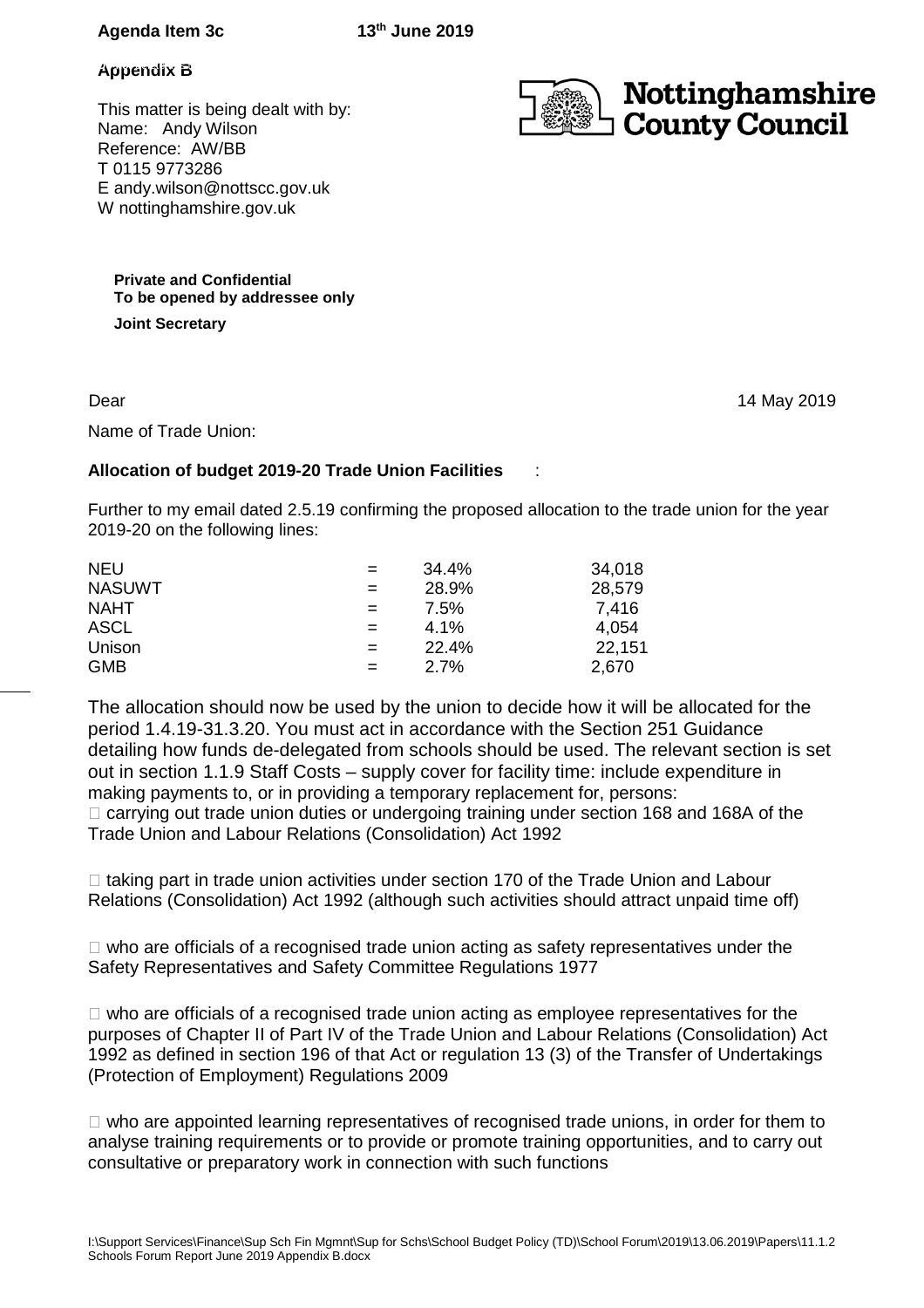The de-delegation formula rules state this money is not to pay for the cost of the employee but to contribute towards replacement cover can you please let me know as a matter of urgency how you want this money to be allocated. For teachers you will need to anticipate and increase to the teachers' pay range wef 1.9.19. You should bear the following issues in mind that the following are conditions of allocating the funds from the budget:

- 1. In line with the TUF Agreement financial support may only be allocated to individual employees who are released to undertake county – wide Trade Union Facilities duties across Nottinghamshire schools for no more than 50% of their contract of employment at their substantive school.
- 2. All employees must submit a termly log of their activities as previously discussed and agreed. Failure to do so will lead to claw back of funds.
- 3. For teachers it is our view that in accordance with the Trade Union Facilities Agreement the cover costs to fund release time will be based on the maximum point of the Main Pay Range exclusive of on costs using the following salaries. Current rates are:

# 1.4.18 £ 33824

# 1.9.18 £ 35008

- 4. Once you have made your decisions you will need to negotiate the release with the schools concerned and confirm names and schools to the council.
- 5. Most importantly, If there are colleagues who will no longer be supported by the trade union for release time from September 2019 then you must inform their school immediately so that the school can make immediate arrangements to notify staff who will no longer be required to cover for trade union colleagues in time for the start of September 2019.
- 6. The following employees are currently funded from the scheme so please complete and return the attached:

| Union allocation 2018-19                                                                             |                | Allocation 1.4.19-31.3.20 |                             |                  |            |  |
|------------------------------------------------------------------------------------------------------|----------------|---------------------------|-----------------------------|------------------|------------|--|
|                                                                                                      | $\overline{2}$ | 3                         | 4                           | 5                | 6          |  |
| Name                                                                                                 | Current        | School                    | <b>FTE</b>                  | Period for cover | £          |  |
|                                                                                                      | <b>FTE</b>     |                           |                             | costs            | Allocation |  |
|                                                                                                      | released       |                           |                             |                  |            |  |
| Discussed with                                                                                       |                |                           |                             |                  |            |  |
| <b>School Contact</b>                                                                                |                |                           |                             |                  |            |  |
| Name and position                                                                                    |                |                           |                             |                  |            |  |
| Email                                                                                                |                |                           |                             |                  |            |  |
| <b>Total allocated</b>                                                                               |                |                           |                             |                  |            |  |
| 7. In submitting this proposal, I confirm the following;                                             |                |                           |                             |                  |            |  |
| a). The trade union has agreed the release time for each representative and financial                |                |                           |                             |                  |            |  |
| contribution to the school for the replacement cover with the above-named person at the school /     |                |                           |                             |                  |            |  |
| head teacher of the school                                                                           |                |                           |                             |                  |            |  |
| b). I (the trade union official) have discussed current colleagues who will no longer be required to |                |                           |                             |                  |            |  |
| undertake TU Duties with the with the above-named person at the school / head teacher of the         |                |                           |                             |                  |            |  |
| school.                                                                                              |                |                           |                             |                  |            |  |
| Signed<br>8.                                                                                         |                |                           | Date                        |                  |            |  |
| <b>Print Name</b><br>9.                                                                              |                |                           | Position in the Trade Union |                  |            |  |
| 10. Contact Tel no                                                                                   |                |                           | Email                       |                  |            |  |

# 11. Please complete column 4 ,5,6,7a and b ,8,9 and 10. Return the form to Andy Wilson andy.wilson@nottscc.gov.uk

By Thursday 23 May 2019.

Yours sincerely